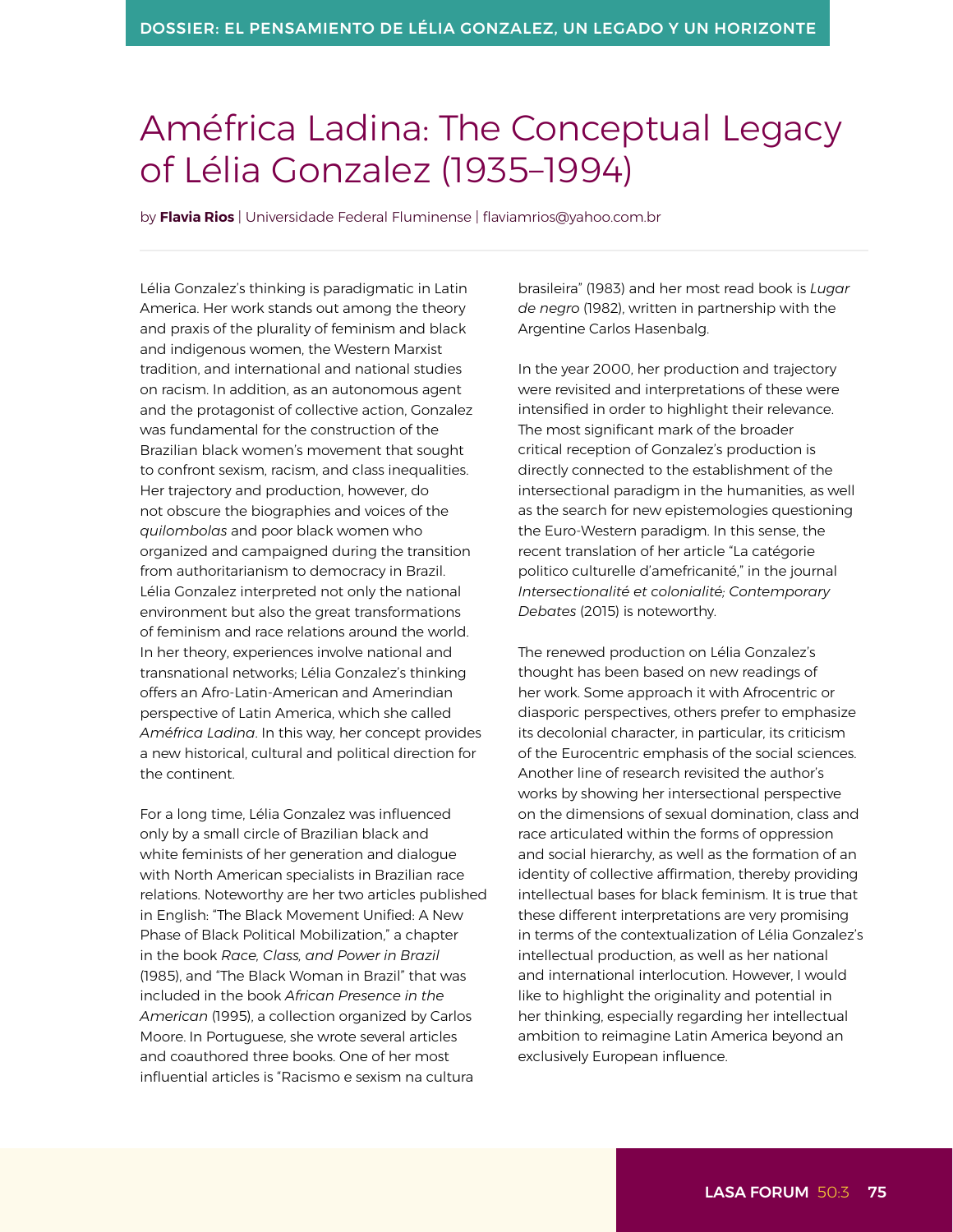At present, Lélia Gonzalez is a source of inspiration and creativity for collective and feminist organizations in Brazil. Both her textual legacy and her biographical accounts become objects of interest for research on her trajectory. In the last decade, feminists and anti-racists have also engaged in the dissemination of Lélia Gonzalez's works. An example of this is the project *Lélia Gonzalez: Black Feminism on the Stage of History*, written by Sueli Carneiro, and organized by Schuma Schumaher and Antônia Ceva (2014). In 2018, a complete collection of her work was published, put together by União dos Coletivos Pan-Africanistas, under the expert coordination of Raquel Barreto.

There are some elements of Lélia Gonzalez's biography that were fundamental for the development of her thought and for the creation of new categories and concepts. Born in 1935 in Minas Gerais to a poor family, her mother was of indigenous descent and her father was black. However, when Gonzalez entered high school she had to deny her origins to be accepted by teachers and white colleagues. Indeed, she experienced cultural whitening, a common process in Latin America. Later, that painful memory became a positive reflection about her family's cultural heritage.

As a university professor, Lélia Gonzalez engaged in the struggle for the re-democratization of Brazil. She was noted for her visceral involvement with social movements opposed to the military regime and the Department of Political and Social Order (DOPS), a state body for the control and repression of anti-regime elements. As an activist, Lélia Gonzalez belonged to one of the most influential anti-racist Carioca organizations, the Black Cultures Research Institute (IPCN); she also founded the Unified Black Movement Against Racial Discrimination in 1978; organized one of the first groups of Brazilian black women, Nzinga; and collaborated with the "Quilombo Samba School," an important space of cultural resistance against the commercialization and alienation of black culture. Aside from her many contributions to the alternative press, to theatrical groups, and to "blocos afro," Lélia Gonzalez advised filmmaker Cacá Diegues for his film *Quilombo* and

playwright Hilton Cobra for his play *Candances*. In short, Lélia Gonzalez sought to operate at the interface between culture and politics. Indeed, for Gonzalez, cultural language had to be subverted, since sexism, classism, and racism were the deep marks of the culture of colonial domination. For this reason, she chose to put a particular emphasis on language, calling the language spoken in Brazil *pretuguês* to emphasize its African influences, especially Bantu language.

Her membership in political organizations directly opposed to the military dictatorship is worth noting. Although she was never elected to the Brazilian Congress, she fought patriarchal and socioeconomic obstacles in Brazilian electoral competition. Gonzalez, as well as a significant number of women and black people, sought in the then new political parties a means of gaining access to the state, hoping to demonstrate the importance of racial and gender issues within the scope of institutional policy. In this sense, her vision in the context of the dismantling of the military regime was in the establishment of a participatory democracy that could express the diversity of the Brazilian population. Because of this, she became an advisor to Benedita da Silva in her first legislative term in Rio de Janeiro and collaborated with a caucus of black deputies during the process of writing a new Brazilian constitution (1986–1988), a "Carta Magna" which criminalized racism and guaranteed territorial rights to communities founded by escaped and former slaves (*quilombos*).

Therefore, Lélia Gonzalez's simultaneous socialmovement and political-party activism was not only a personal project but, above all, an understanding that the collective demands and social claims of the movements of which she was a part should gain visibility in the sphere of power. Given Brazil's diminutive black and female political representation, Gonzalez and her generation also had a stake in the formation of participatory councils, serving on the national women's council, which was fundamental to the questioning of gender in the interaction between state and civil society. It was, therefore, part of the search for representation and participation on the political playing field of the state public sphere in the democratization of the country.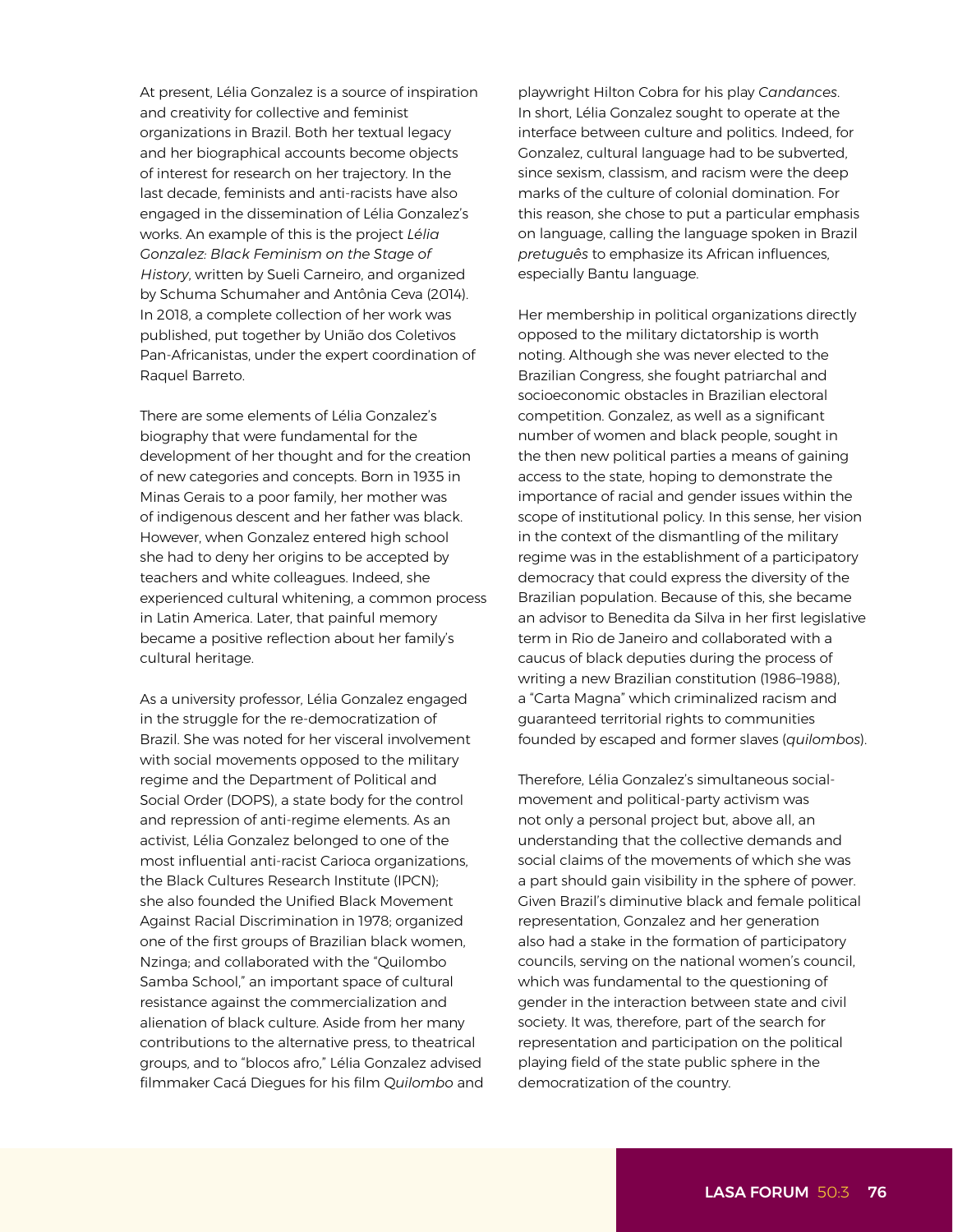In this political context, which included the passage from an authoritarian regime to democracy, Gonzalez was intensely involved in national networks of political activists, while she systematically reflected on the forms of colonial and patriarchal domination still prevailing and operative in the cultures of the Americas. A specialist and a critic of Brazil's social sciences studies tradition, Gonzalez was part of that generation of alternative intellectuals that constructed different routes and networks to reflect upon the national reality, in particular, the constitution of a new political regime that would bring the years of state authoritarianism to an end.

In the second section of this short article, I will focus on the resonant Afro-Latin American, African and Amerindian dimension in Lélia Gonzalez's intellectual production and in the formal and informal activism networks in which she worked. I will show the vitality and timeliness of the author's arguments in defense of a transnational horizon that encompasses the voices and experiences of lower socio-cultural and economic groups. Far from limiting herself to linguistic and national boundaries, Gonzalez, by characterizing the colonial legacy rooted in Latin American culture, sought to overcome these forms of oppression by proposing a collective identity on an ethno-racial and feminist basis in the Latin American continent, which became Améfrica Ladina*.*

## Why Améfrica Ladina?

For analytical purposes, I divide Gonzalez's thought into two phases. In the first, she dedicated herself to analyzing the cultural, historical and economical processes that caused black people, especially black women, to feel inferior. Between 1978 and 1985, most of her writings are on the legacy of slavery and the effects of capitalism on the periphery of Brazil, focusing on issues of race and gender in society. Her paper, titled "Culture, Ethnicity, and Work: Linguistic and Political Effects on the Exploration of Women," presented at LASA in April 1979 in Pittsburgh is a good example of her academic leanings at that moment. Nonetheless, she did not focus solely on the oppression and exploitation of the Brazilian black woman. Her reflections also dealt with their

forms of resistance and, above all, their ways of subverting the dominant groups. In this way, she studied the "mãe preta" case: "In my view, 'Mãe Preta' and 'Pai João', with their stories, created a sort of 'family romance' which had fundamental importance in the formation of people's values and beliefs, of our 'Volksgeist'. Consciously or not, they passed on elements of African cultures that they represented to the white Brazilian. More precisely, it was the 'Mãe Preta', as subject-supposed-toknow, the africanization of Portuguese spoken in Brazil ('pretuguês' as Lusophone Africans say) and, consequently, the africanization of Brazilian Culture" (Gonzalez and Hasenbalg, 1982, 93–94).

In the second half of the 1980s, Gonzalez expanded her vision. Her international perspective and the intensification of her readings— especially of psychoanalysis, anthropology and history, promoted significant changes in her intellectual production. In her article "Por un feminismo afrolatinoamericano," published in 1988, she showed her critical standpoint on feminism: "For all these reasons, Latin American feminism loses much of its force by dismissing a fact of reality of the greatest importance: the multi-racial and pluricultural character of the region's societies. To deal with, for example, the sexual division of labor, without articulating it with its corresponding racial component, is to fall back on a kind of abstract universal rationalism, typical of a white, masculinizing discourse" (Gonzalez 1988b, 135).

These ideas were presented by Gonzalez during a presentation in Bolivia in 1987, with this article being one of the best examples of the transnational shift of the author. In it, Gonzalez is already making mature reflections about her experience as an Afro-Latin-American feminist. Although Gonzalez did not abandon a Latin American horizon for feminism, she offered an alternative way. Gonzalez understood that the kind of domination that subordinates women and black and indigenous peoples could be classified as a racist and patriarchal system. The articulation between feminism and anti-racism is a central weapon for combating the forms of domination that used biological arguments for the naturalization of the subaltern spaces occupied by women, black and indigenous peoples in Latin American societies.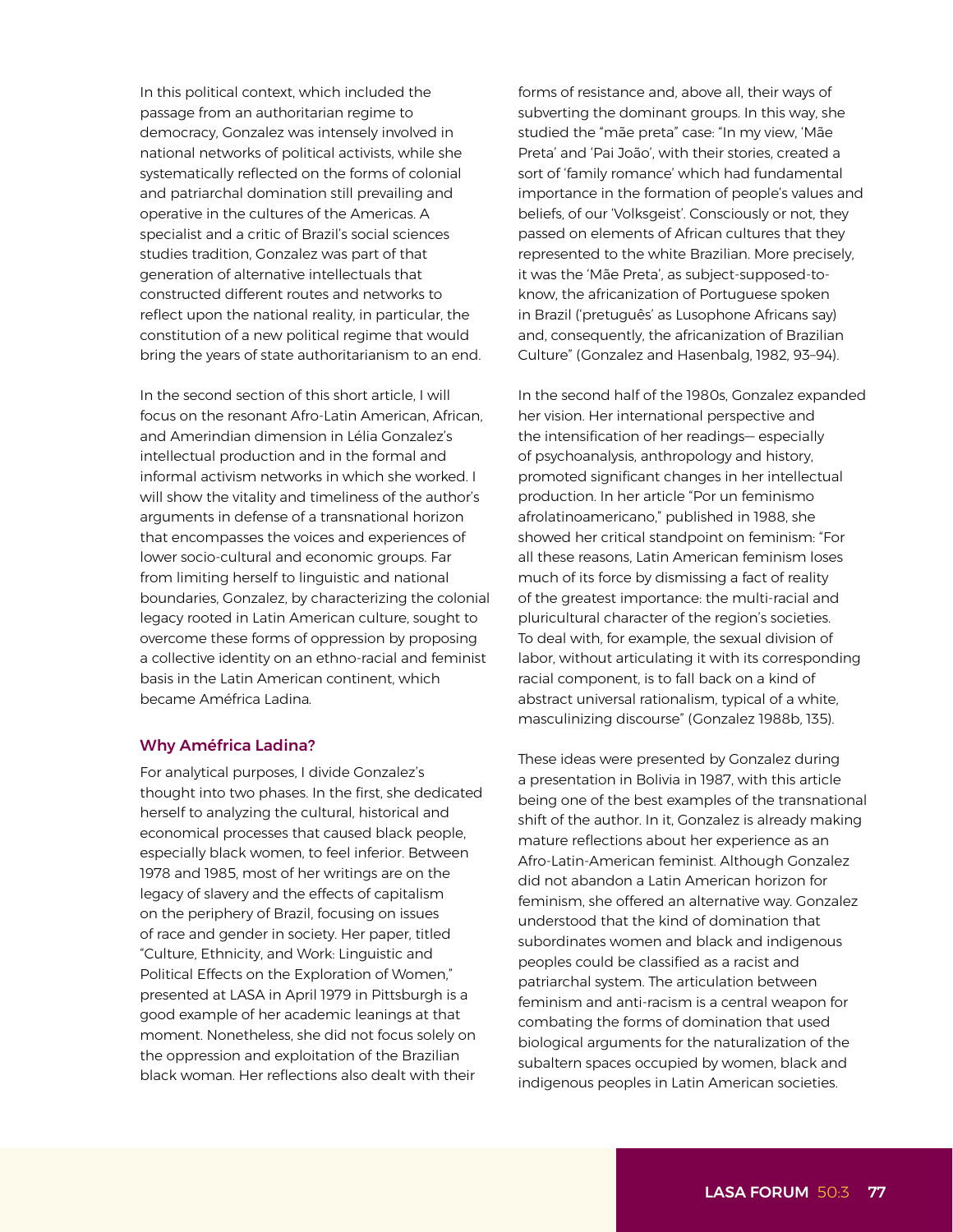For that reason, she defended the organization of indigenous women, black people, campesinas, quilombolas, and so on.

A fundamental political force for feminism would be the incorporation of voices, forms of traditional resistance, political experiences, and narratives of indigenous and black women, which Gonzalez called *amefricanas*. She developed this category to account for the collective identity formed by the groups from the different societies in the region. Taking into consideration this ethnic plurality and, at the same time, seeking solidarity on common ground, she wrote an article titled "A categoria político-cultural de amefricanidade," which was published in the same year that "Por un feminism afrolatinoamericano" appeared*.* 

The first intellectual to realize that Améfrica Ladina was a powerful concept was Luiza Bairros, a Brazilian black feminist who directed the Secretary of Public Policies for Equality between 2011 and 2014. In one of her articles, Bairros wrote in Gonzalez's memory by claiming that her definition for *Amefricanidade* was a particular version of diasporic thought. Bairros wrote: "Lélia denied the latinity of the Americas. Considering, on the one hand, the preponderance of Amerindian and African elements. And on the other hand, the historical formation of Spain and Portugal, which can only be understood by taking the long domination of the Iberian Peninsula by the Moors as a starting point" (Bairros 2000, 350).

In 2015, Jules Falquet and Azadeh Kian translated Gonzalez's article into French, introducing the term *Amefricanidade* to the Francophone world and emphasizing the decolonializing character of the Brazilian author: "The concept of amefricanity that she develops here is, indeed, not anything other than a critique of Latin America's 'Latinity' as a form of Eurocentrism, which neglects the African, as well as the Indian, roots of the contemporary cultures of the continent" (Falquet and Kian 2015, 3).

For Gonzalez, to think of Améfrica Ladina, and not América Latina, is/was a multiple subversion. First, it foregrounds the groups subordinated by the patriarchal and colonial system on the continent. Secondly, because it emphasizes this reality,

the notion also highlights the experiences and the forms of resistance of black and indigenous woman. Thirdly, it seeks transnational solidarity without denying the pluralities of the territorial, cultural and demographic formations of each country. Fourthly, the idea of Améfrica Ladina problematizes the categories and languages created within colonial thought. Lastly, it represents an anti-imperialist approach to North America, especially against "the political purpose of the imperialistically dominant power of the region: the United States" (1988a, 75). For Gonzalez, *Amefricanidade* can be defined thusly: "In addition to its purely geographic character, the category of amefricanity incorporates a whole historical process of immense cultural dynamics (adaptation, resistance, reinterpretation and creation of new forms). Its methodological value in my view is that it allows the possibility of rescuing a specific unit, historically forged within different societies, which have formed in a certain part of the world. Therefore, America, as an ethnogeographic reference system, is our creation, and our ancestors'" (Gonzalez 1988a, 77).

She concludes that amefricanidade refers not only to "the Africans brought by the slave trade, but also those who arrived in America long before Columbus [não só a dos africanos trazidos pelo tráfico negreiro, como daqueles que chegaram à AMÉRICA muito antes de Colombo]" (Gonzalez 1988a, 77). Finally, it is important to state that Gonzalez did not invent the term "Améfrica Ladina," although she realized its potential as no one else had, as she sought to project a collective identity beyond the national state, outside territorial and colonial linguistic barriers and categorical essentialisms—and the possibility of imagining the overcoming of the cultural, political and economic inferiority of the continent. And most importantly, for her, no transformational project that wants to be radical can disregard the political and cultural resistance of the amefricanas, because: "If we are committed to a social transformation project, we cannot be compromised by ideological postures of exclusion, that, for us, only favor one aspect of reality. As we claim our difference as black women, as amefricanas, we know well how much the exploitation of economic, racial and sexual